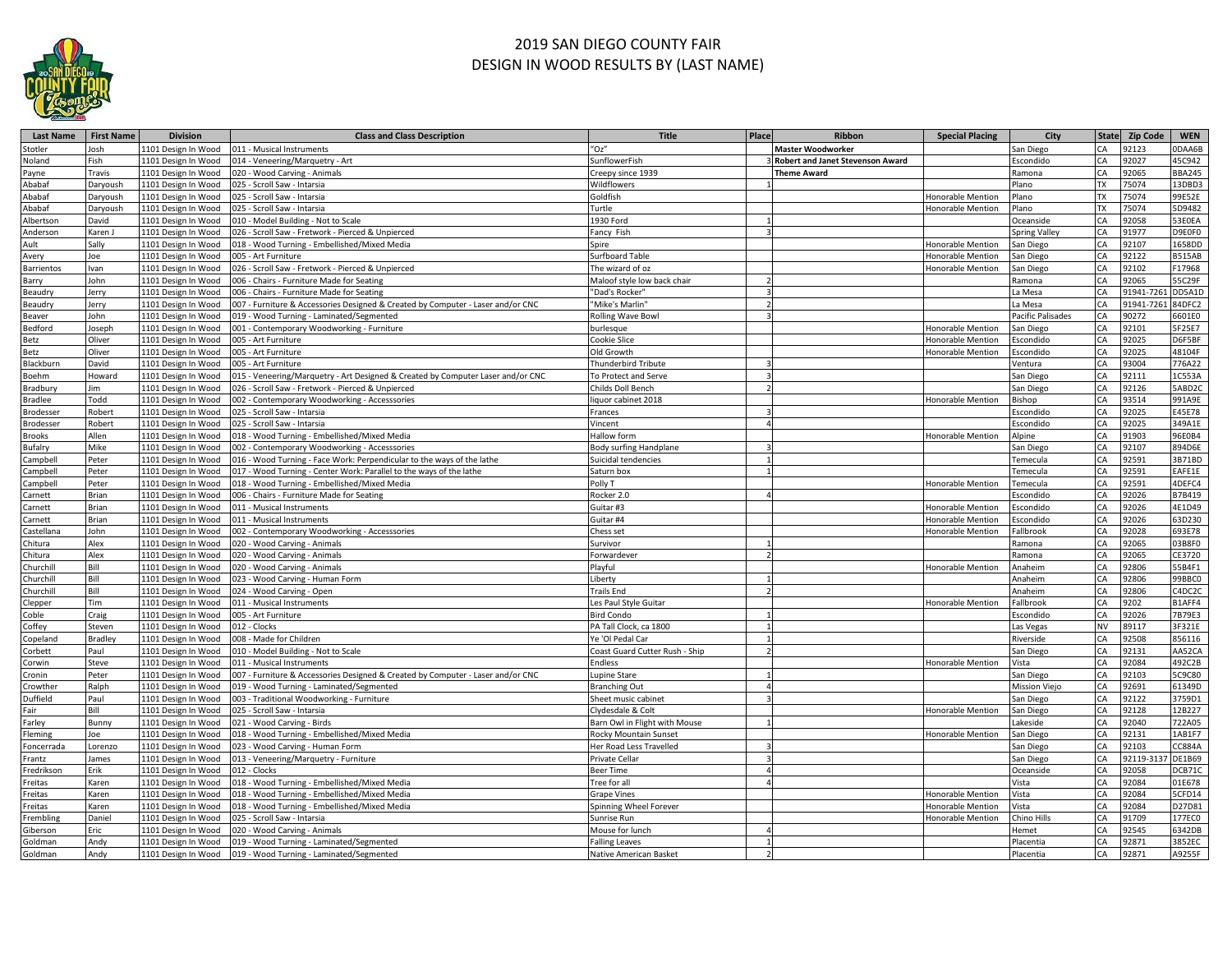

## 2019 SAN DIEGO COUNTY FAIR DESIGN IN WOOD RESULTS BY (LAST NAME)

| <b>Last Name</b> | <b>First Name</b> | <b>Division</b>     | <b>Class and Class Description</b>                                              | <b>Title</b>                    | Place          | Ribbon                             | <b>Special Placing</b>   | City                       |          | State Zip Code     | <b>WEN</b>      |
|------------------|-------------------|---------------------|---------------------------------------------------------------------------------|---------------------------------|----------------|------------------------------------|--------------------------|----------------------------|----------|--------------------|-----------------|
| Goldschneider    |                   | 1101 Design In Wood | 026 - Scroll Saw - Fretwork - Pierced & Unpierced                               | Birds of a Feather              |                |                                    | Honorable Mention        | San Diego                  | CA       | 92119              | 08DFD7          |
| Gonda            | Daniel            | 1101 Design In Wood | 001 - Contemporary Woodworking - Furniture                                      | skinny leg table                |                |                                    | Honorable Mention        | owav                       | CA       | 92064              | 2B3E59          |
| Gorss            | Hal               | 1101 Design In Wood | 019 - Wood Turning - Laminated/Segmented                                        | Bowl                            |                |                                    | Honorable Mention        | scondido                   | CA       | 92027              | 33243C          |
| Greenberg        | Andy              | 1101 Design In Wood | 011 - Musical Instruments                                                       | <b>Custom Guitars</b>           |                |                                    | Honorable Mention        | an Diego                   | СA       | 92115              | 5A579D          |
| Greenberg        | Andy              | 1101 Design In Wood | 011 - Musical Instruments                                                       | Fender Telecaster Style Bass    |                |                                    | Honorable Mention        | an Diego                   | CA       | 92115              | A762E1          |
| Greenwald        | Jan               | 1101 Design In Wood | 018 - Wood Turning - Embellished/Mixed Media                                    | Lidded Bowl                     |                |                                    |                          | allbrook                   | ÎА       | 92028              | D93E30          |
| Greenwald        | Jan               | 1101 Design In Wood | 018 - Wood Turning - Embellished/Mixed Media                                    | Avocado Bowl                    |                |                                    | Honorable Mention        | allbrook                   | СA       | 92028              | 16BB46          |
| Grossman         | Jeff              | 1101 Design In Wood | 013 - Veneering/Marquetry - Furniture                                           | Rockin N' Rowin                 |                |                                    |                          | hoenix                     | AZ       | 85050              | 2EDFA4          |
| Grossman         | Jeff              | 1101 Design In Wood | 014 - Veneering/Marquetry - Art                                                 | Through An Open Heart           | $\Delta$       |                                    |                          | hoenix                     | AZ       | 85050              | B2A7EC          |
| Guerra           | Luis              | 1101 Design In Wood | 006 - Chairs - Furniture Made for Seating                                       | Director's chair                |                |                                    |                          | opanga                     | CA       | 90290-44           | D5CB36          |
|                  | Charles           |                     | 019 - Wood Turning - Laminated/Segmented                                        |                                 |                |                                    |                          |                            | СA       | 92037              | B441D           |
| Gunderson        |                   | 1101 Design In Wood |                                                                                 | Twisted Table - I               |                |                                    | Honorable Mention        | a Jolla                    | ĊA       |                    |                 |
| Hadley           | Patrick           | 1101 Design In Wood | 011 - Musical Instruments                                                       | The Raven                       |                |                                    |                          | an Diego<br><b>Jakland</b> |          | 92102-243<br>94619 | A7BA1<br>COE4E3 |
| Hall             | Nathaniel         | 1101 Design In Wood | 005 - Art Furniture                                                             | What are you Staring At?        |                |                                    |                          |                            | ĴА       |                    |                 |
| Hall             | John              | 1101 Design In Wood | 011 - Musical Instruments                                                       | woodie snare                    |                |                                    | Honorable Mention        | ardiff                     | CA       | 92007              | 42DCC9          |
| Hays             | Dennis            | 1101 Design In Wood | 006 - Chairs - Furniture Made for Seating                                       | <b>Gallery Bench</b>            |                |                                    | Honorable Mention        | ancho Cucamonga            | CA       | 91737              | 207118          |
| Hays             | Dennis            | 1101 Design In Wood | 006 - Chairs - Furniture Made for Seating                                       | Paracord Chair                  |                |                                    | Honorable Mention        | ancho Cucamonga            | CA       | 91737              | 728D1A          |
| Hennon           | Viki              | 1101 Design In Wood | 013 - Veneering/Marquetry - Furniture                                           | Sleeping on the Waves           |                |                                    |                          | Brighton                   | CO       | 80602              | 08ED62          |
| Holtkamp         | Todd              | 1101 Design In Wood | 023 - Wood Carving - Human Form                                                 | Poured out                      |                |                                    | Honorable Mention        | liverside                  | CA       | 92503              | 061993          |
| Holzgreen        | Terry             | 1101 Design In Wood | 001 - Contemporary Woodworking - Furniture                                      | <b>Montague Desk</b>            |                |                                    | Honorable Mention        | os Angeles                 | CA       | 90025              | 1634E5          |
| Horwitz          | Michae            | 1101 Design In Wood | 020 - Wood Carving - Animals                                                    | The Leap                        |                |                                    |                          | entura                     | CA       | 93001              | E01E97          |
| Horwitz          | Michae            | 1101 Design In Wood | 021 - Wood Carving - Birds                                                      | Green Heron                     |                |                                    |                          | /entura                    | ĊA       | 93001              | 80D777          |
| ngrao            | Doug              | 1101 Design In Wood | 003 - Traditional Woodworking - Furniture                                       | <b>Puzzle Table</b>             | $\Lambda$      |                                    |                          | an Clemente                | СA       | 92672              | 33C78B          |
| ackofsky         | Mike              | 1101 Design In Wood | 016 - Wood Turning - Face Work: Perpendicular to the ways of the lathe          | Natural Edge Buckeye vessel     | 2 <sup>1</sup> |                                    |                          | scondido                   | СA       | 92029              | C70876          |
| ackofsky         | Mike              | 1101 Design In Wood | 017 - Wood Turning - Center Work: Parallel to the ways of the lathe             | Worm Attack II                  | $\mathcal{P}$  |                                    |                          | scondido                   | СA       | 92029              | 712C94          |
| ackofsky         | Mike              | 1101 Design In Wood | 018 - Wood Turning - Embellished/Mixed Media                                    | Cosmic                          |                |                                    |                          | scondido                   | CA       | 92029              | 602BB4          |
| ackson           | Brian             | 1101 Design In Wood | 018 - Wood Turning - Embellished/Mixed Media                                    | Fan Box                         |                |                                    |                          | akeside                    | CA       | 92040              | GF4EC           |
| ackson           | Brian             | 1101 Design In Wood | 018 - Wood Turning - Embellished/Mixed Media                                    | Lidded Box                      |                |                                    | Honorable Mention        | akeside                    | СA       | 92040              | 34E978          |
| acobson          | Mark              | 101 Design In Wood  | 016 - Wood Turning - Face Work: Perpendicular to the ways of the lathe          | Platter                         |                |                                    |                          | scondido                   | $\Delta$ | 92029              | CFD62           |
| Jacobson         | Mark              | 1101 Design In Wood | 016 - Wood Turning - Face Work: Perpendicular to the ways of the lathe          | bowl                            |                |                                    | Honorable Mention        | scondido                   | ĴА       | 92029              | F20698          |
| acobson Jr       | Robert I          | 1101 Design In Wood | 012 - Clocks                                                                    | <b>Arch Dial Clock</b>          |                |                                    |                          | an Marcos                  | СA       | 92078              | 18F6B6          |
| Jones            | Nicholas          | 1101 Design In Wood | 002 - Contemporary Woodworking - Accesssories                                   | Watch & Valet Box               |                |                                    | Honorable Mention        | Chula Vista                | СA       | 91911              | D4C973          |
| Krouse           | David             | 1101 Design In Wood | 005 - Art Furniture                                                             | The lights of justice           |                |                                    | Honorable Mention        | anta Barbara               | CA       | 93103              | EEE441          |
| Kunz             | Richard           | 1101 Design In Wood | 008 - Made for Children                                                         | Green Flash                     |                |                                    |                          | an Diego                   | CA       | 92116              | CFE191          |
| a Voi            | Chad              | 1101 Design In Wood | 016 - Wood Turning - Face Work: Perpendicular to the ways of the lathe          | Buckeye Burl Hollow Form        |                |                                    | <b>Honorable Mention</b> | arlsbad                    | CA       | 92009              | 25A5AB          |
| La Voi           | Chad              | 1101 Design In Wood | 016 - Wood Turning - Face Work: Perpendicular to the ways of the lathe          | Camphor Hollow Form             |                |                                    | Honorable Mention        | arlsbad                    | CA       | 92009              | 0500C5          |
| La Voi           | Chad              | 1101 Design In Wood | 016 - Wood Turning - Face Work: Perpendicular to the ways of the lathe          | Splated Birch Hollow Form       |                |                                    | Honorable Mention        | arlsbad                    | СA       | 92009              | DE4754          |
| Manherz          | Ron               | 1101 Design In Wood | 012 - Clocks                                                                    | PERPETUAL II                    |                |                                    | Honorable Mention        | an Diego                   | СA       | 92122              | C10E1           |
| Mcelhiney        | Mike              | 1101 Design In Wood | 001 - Contemporary Woodworking - Furniture                                      | Took's Writing Desk             |                |                                    |                          | an Diego                   | СA       | 92117              | E10CCF          |
|                  | Mike              |                     | 007 - Furniture & Accessories Designed & Created by Computer - Laser and/or CNC | ENGINE 27 COMPANY CRIBBAGE BOA  |                |                                    |                          | San Diego                  | CA       | 92117              | F57697          |
| Mcelhiney        | Frankie           | 1101 Design In Wood |                                                                                 |                                 |                |                                    |                          |                            | CA       | 92504              | 263F51          |
| Mcwhirt          |                   | 1101 Design In Wood | 001 - Contemporary Woodworking - Furniture                                      | Dresser<br><b>GREEN MAN</b>     | $\Delta$       |                                    |                          | liverside                  |          |                    |                 |
| Meacham          | Chuck             | 1101 Design In Wood | 024 - Wood Carving - Open                                                       |                                 |                |                                    |                          | San Dego                   | CA       | 92117              | AE50BD          |
| Meacham          | Chuck             | 1101 Design In Wood | 024 - Wood Carving - Open                                                       | MAPLE LEAF                      |                |                                    | Honorable Mention        | an Dego                    | CA       | 92117              | B85943          |
| Melgoza          | Francisco         | 1101 Design In Wood | 022 - Wood Carving - Marine Animals                                             | Seal                            |                |                                    |                          | <b>Hemet</b>               | CA       | 92543              | 394EA1          |
| Melgoza          | Francisco         | 1101 Design In Wood | 024 - Wood Carving - Open                                                       | Fairy House                     |                |                                    | Honorable Mention        | lemet                      | CA       | 92543              | C22BC8          |
| Micheletti       | Paul              | 1101 Design In Wood | 011 - Musical Instruments                                                       | <b>Classical Guitar</b>         |                |                                    |                          | an Diego                   | CA       | 92129              | F36F25          |
| Mick             | Bob               | 1101 Design In Wood | 011 - Musical Instruments                                                       | 6 string bass guitar            |                |                                    | Honorable Mention        | ucson                      | AZ       | 85730              | 42A326          |
| Moran            | Michael           | 1101 Design In Wood | 026 - Scroll Saw - Fretwork - Pierced & Unpierced                               | The Wildbunch                   |                |                                    | Honorable Mention        | Oceanside                  | ÎА       | 92056              | C250F5          |
| Mundy            | David             | 1101 Design In Wood | 012 - Clocks                                                                    | <b>Time and Tide</b>            |                |                                    |                          | ncinitas                   | CA       | 92024              | EB6C7A          |
| Noland           | Fish              | 1101 Design In Wood | 014 - Veneering/Marquetry - Art                                                 | SunflowerFish                   |                | 3 Robert and Janet Stevenson Award |                          | Escondido                  | ΓA       | 92027              | 45C942          |
| Norgard          | David             | 1101 Design In Wood | 001 - Contemporary Woodworking - Furniture                                      | The Butler                      |                |                                    | <b>Honorable Mention</b> | ardiff                     | CA       | 92007              | DB6829          |
| Olds             | Rick              | 1101 Design In Wood | 018 - Wood Turning - Embellished/Mixed Media                                    | The Family Tree                 |                |                                    | Honorable Mention        | scondido                   | ΓA       | 92027-120          | A5015A          |
| Orr              | Ellsworth         | 1101 Design In Wood | 009 - Model Building - Scale                                                    | Miss Bardahl U-40               |                |                                    |                          | Oceanside                  | СA       | 92057              | DDOF2           |
| Orr              | Ellsworth         | 1101 Design In Wood | 009 - Model Building - Scale                                                    | <b>Brazilian Fishing Vessel</b> |                |                                    |                          | Oceanside                  | ĊA       | 92057              | C8054           |
| Parker           | Douglas           | 1101 Design In Wood | 018 - Wood Turning - Embellished/Mixed Media                                    | Fan Coral Sculpture             |                |                                    | Honorable Mention        | hula Vista                 | СA       | 91913              | 125868          |
| Payne            | Travis            | 1101 Design In Wood | 020 - Wood Carving - Animals                                                    | Creepy since 1939               |                | <b>Theme Award</b>                 |                          | amona                      | CA       | 92065              | <b>BBA245</b>   |
| Plante           | Louis             | 1101 Design In Wood | 003 - Traditional Woodworking - Furniture                                       | Craftman style table            |                |                                    |                          | I Cajon                    | ĊA       | 92021              | AE26C1          |
| Plante           | Louis             | 1101 Design In Wood | 003 - Traditional Woodworking - Furniture                                       | Hall table with tile            |                |                                    |                          | I Cajon                    | СA       | 92021              | 820F8B          |
| Pourfard         | Nick              | 1101 Design In Wood | 011 - Musical Instruments                                                       | Skateboard Guitar               |                |                                    |                          | San Diego                  | CA       | 92130              | 951167          |
| Price            | Allan             | 1101 Design In Wood | 025 - Scroll Saw - Intarsia                                                     | Last Super                      | $\overline{2}$ |                                    |                          | /ista                      | CA       | 92084              | 394F95          |
| Rhodes           | Robert            | 1101 Design In Wood | 001 - Contemporary Woodworking - Furniture                                      | Mid-Century Coffee Table        |                |                                    | Honorable Mention        | Encinitas                  | CA       | 92024              | F4BEE5          |
|                  |                   |                     |                                                                                 |                                 |                |                                    |                          |                            |          |                    |                 |